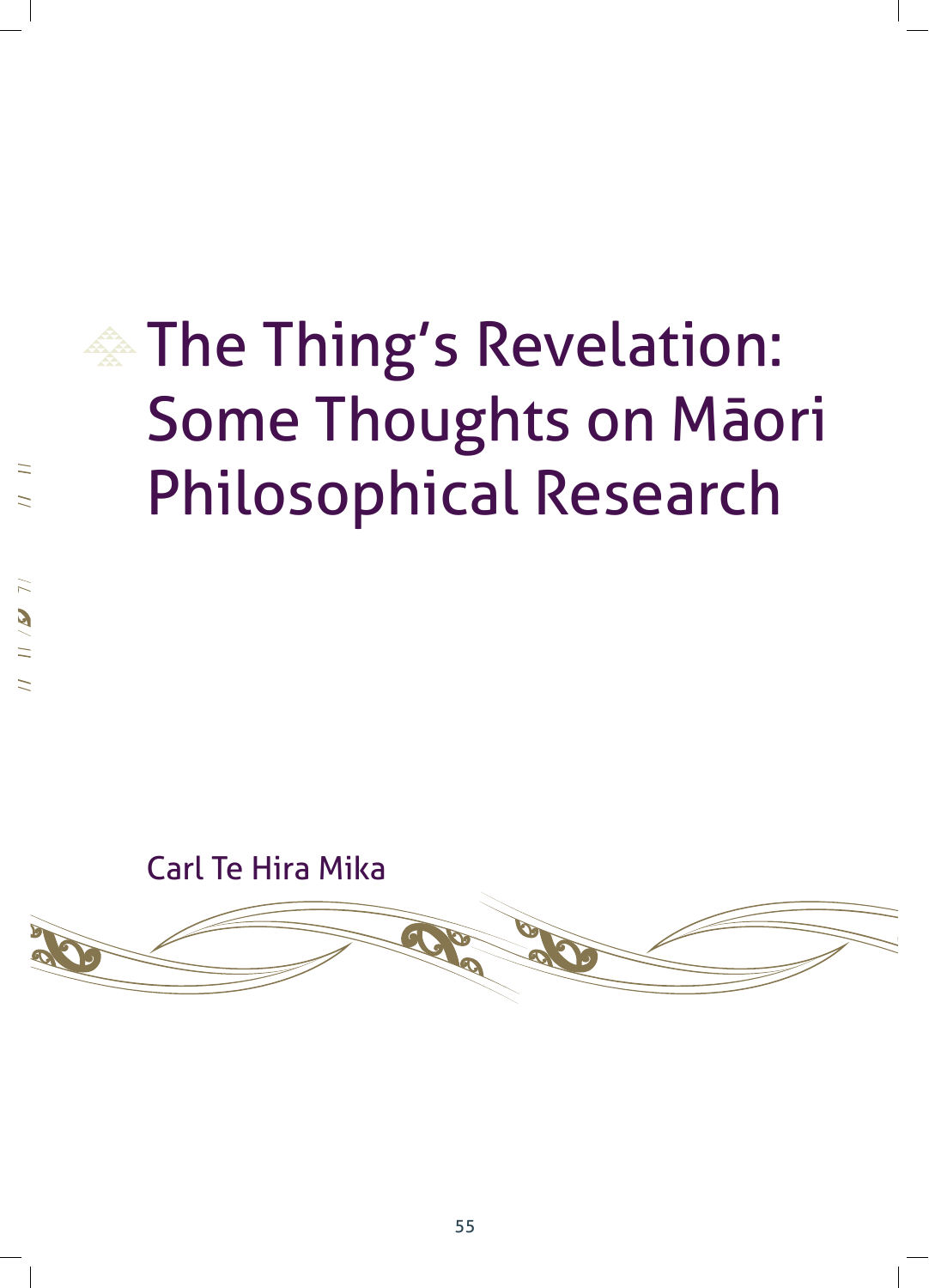#### **Preamble**

In indigenous research projects, there is a strong emphasis on interviews and the analysis of the data that results. There is, however, another form of research that still calls to be fully acknowledged. Philosophical research shares some ground with empirical because it responds to a Maori history and experience of oppression. One clear area in which it may differ, though, is in how it attempts to acknowledge the presence of 'things', which we might call our 'whanaunga' (relations), even where these have been deemed by Western science to be inanimate. More importantly, philosophical research is risky because the thing continues to influence the researching self, despite the self's eventual disengagement from the research. Philosophical research – the kind that seeks an unobtainable ground of thought – is at once aware of and tentative towards the thing. It also acts within the influence of the thing: this phenomenon for the author can be best felt when the bizarre is encountered in everyday observations.

#### **Introduction**

In an era in which we are strongly encouraged to undertake a self-conscious inquiry in order to ultimately construct knowledge – one might call this 'researching for knowledge' or simply 'research' – it seems strange to see the process through without a determined method. Not to have a method suggests a lack of a rigorous question, an uncertainty about what data one should approach, whom one should talk to and so on.

Indeed, whether it would constitute 'research' or not is debatable, given that it threatens to hold the self out against the world in a way that places the self somehow at the mercy of things. Whilst those who are engaged with empirical research might claim that they, too, are in a state of uncertainty, it is my argument that, due to a lack of strong method in what I shall call 'conceptual' or 'philosophical' research, there is an even greater murkiness involved. One is led, as it were, primarily by feeling based on a perception of a thing, or of an association that the thing provides.

For Māori, the dilemma of whether there needs to be a method for philosophical research, quite apart from just 'thinking', is even more fraught, because of an ethics involved with things in the world that Western researchers do not tend to identify. For Māori, the thing in its most basic sense is like the self: it is immediately connected to everything else, so discussion about 'things' itself

constitutes some sort of materiality that links to the thing and the self. Thus, there must be an ethical way to even comport oneself towards things so that they are discussed in a way that does not constrain them. Yet, the very nature of academic research asks for a distance between self and thing, both in intention and in practice. In this article, I identify both the advantages and drawbacks of a proposed method for a consciously philosophical mode of inquiry: the revelation of the thing. This deliberate way of inducing thought has existed in various cultures for millennia. My purpose here is to describe the revelation of a thing as an impetus for thought, in a current context, in which colonisation, counter-colonialism, and a Māori metaphysics coalesce around a problem or concern.

It would be disingenous for me, in a Māori sense, not to declare my strong draw towards philosophical research and thus my vigorous advocacy for it. Indeed, I was probably always wanting to be there but was never aware that it existed. We might note here the German poet and philosopher Novalis' words that "Philosophy is really homesickness – the desire to be everywhere at home" (Wood, 2007, p. 155). He really means that orthodox philosophy exposes the desire to find the absolute ground of all truth or existence but in this present scenario I feel that conceptual or philosophical research, for me, was the desire to be finally comfortable within a particular mode of thinking. Novalis was actually stating this ironically; he was saying that any such ground to truth or knowledge, even the pursuit of such, was a delusion. This delusion, I shall describe later, is necessary for my own conceptual and philosophical *Bildung* or formation. The delusion, the pursuit of articulation whilst not being able to finally articulate, provides further provocation for thinking. It provides a schism between what is held out to be a real image of the thing and the inability to truly assert what that real image is. It thus opens up a chasm in the ground of certainty; it forces the ground out from under one's feet. This clearing, however, is not solely of my own making, although as I mentioned earlier, feeling and intellect do come to play on this generally dark ground of clarity. Thus, conceptual or philosophical research, drawing primarily on the faculty of 'whakaaro' for Māori, is like the withdrawn, quietly disturbing cousin that we see at family functions, brooding but nevertheless there. Its silence, I argue, merely underlies its importance for the expression of thought amongst things in the world.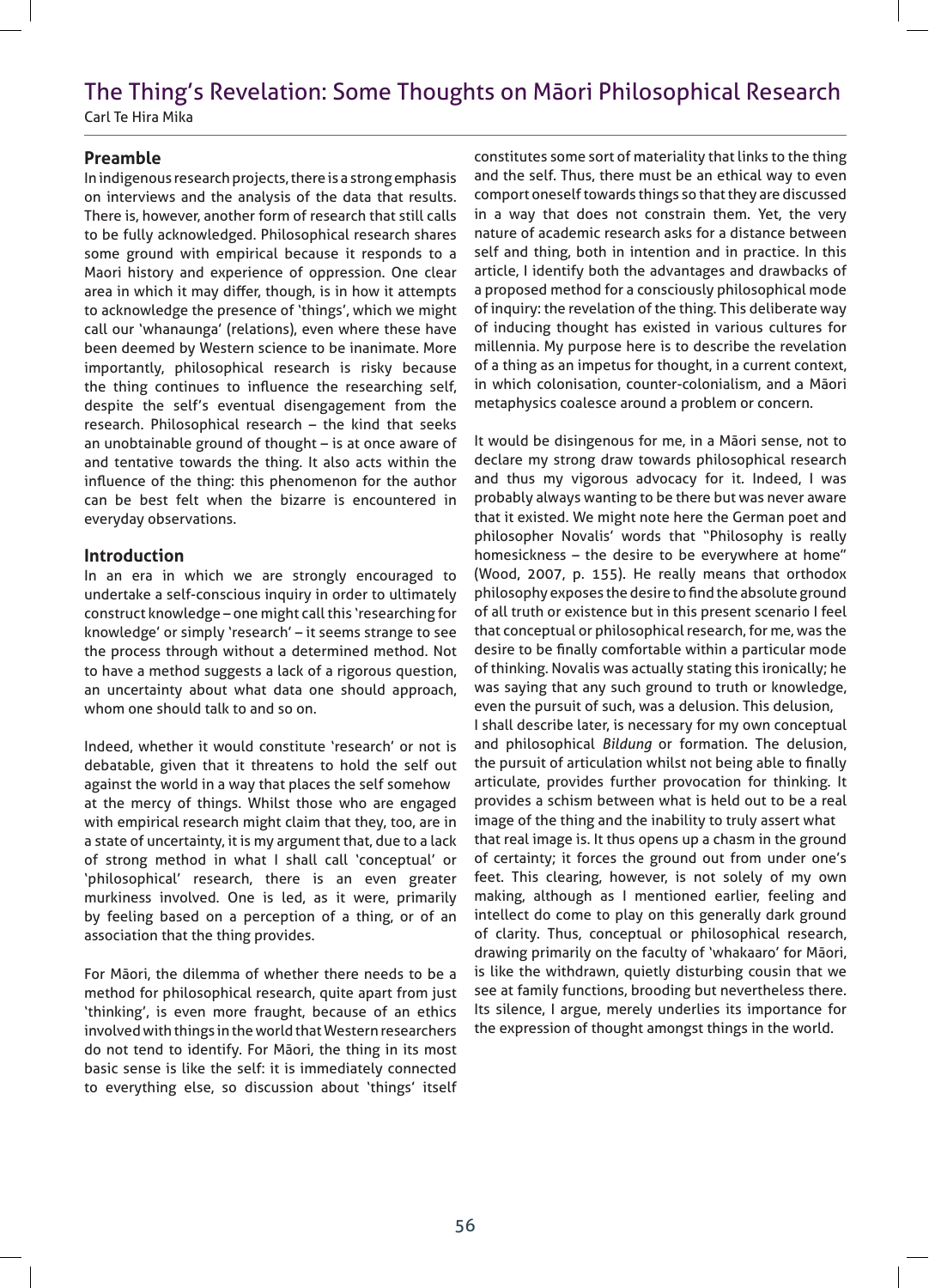#### **Thinking from the Influence of Things: Beyond the Self**

If considered in a Kantian context, 'whakaaro' may be thought of as relating more to that initial uptake of an object, its intuition, rather than its final conceptualisation. According to Smith (2000), whakaaro means "to cast attention to" (p.58) which he describes as an "activity of the stomach and the entrails". 'Whakaaro' in this case refers to a much more primordial response to something and engages with a process that is not a participant in thoroughgoing reason. Indeed, Smith mentions that it is not rational thought as such, but rather a "basis of action". Royal (2008) moreover notes the showing of the world to the self, evoking an emotional and spiritual response,

allowing the participant to understand something. It is in this understanding, perhaps, that one is moved to act in both subtle and deliberate ways, but it is important that the presentation of the world in all its complexity is preserved in that description. It is here also that we encounter the problem of Kant, whose influence in the Western world – and therefore on us, as colonised indigenous peoples – was every bit as great as Plato's, Aristotle's or Descartes', and whom we must address to move away from a colonial belief that things are a pure moment of representation. Briefly put: Kant argued that there are two stages of cognition. The first, which is what I emphasise here, involved the intuition of a thing, given to us through space and time. This is a construction of the mind though our a priori intuition of space and time. We cannot see space and time. Things are presented in space and time: space and time are the most basic and abstract intuitions. We use them to come to understand that there is something there to begin with. Thus, according to Kant, space and time are thoroughly unavoidable and utterly constitutive through our own faculties (Janiak, 2012).

Whakaaro as both Royal and Smith describe it proposes something quite different for things in the world. To be sure, there is a process of the self in perception, but a huge difference lies in those writers' speculation that there are two other aspects at play: the interaction of all things; and the possibility that things that are imperceptible in that very first instance may still have an effect on the self. Perception for Māori is here the antithesis of pure presence; it is the absence that Derrida notes as constitutive of what is acted on or, indeed, perceived (Biesta, 2010). Whatever we perceive as Māori, therefore, is comprised of what is not immediately there. 'Whakaaro', if thought of abstractly, is a metaphor for acting on the distant – that which lies outside of perception – as much as on what lies before us in a Kantian sense. Furthermore, the initial representation of the world to us is an important one, not just the supporting actor for the lead role of knowledge, which is Kant's second step

of conception. In that important primordial act, the thing is orientated towards the self to the extent that the self becomes aware of it.

A huge gulf, though, exists between what Kant thinks of as the intuitions of space and time on the one hand, and Māori constructions of them, which are primarily affective, on the other. Here we reach an impasse with Kant's proposal that whatever we perceive is presented to us within something *a priori*, because a possible Māori theory about space and time is that they have their own ability to present themselves as both substance and relation. Space and time in Māori are both referred to in the same word – 'wā' – and cannot be known, but this does not preclude them from 'coming to bear' on the self. Indeed, they possess some sort of self-arranging and impactful resonance. Returning to the term 'whakaaro': a reciprocity between thing and self is established such that the thing, whether abstract or concrete, shows itself in some form to the self, who can then construct an idea about it. Most important in that statement, and marking a distinct divergence from Kant's much more self-constructed representation of an object, is the role that the thing has in bringing the self to its attention. In a Māori worldview, things are not just passive entities awaiting construction by the self (Mika, 2014); they are instead animate and creative, having a much greater impact on the self than would be credited in dominant rational discourse.

Thus Māori may only have conceived of space and time to begin with because of those things' 'showing' of themselves. Space and time in that interpretation are both a priori faculties (à la Kant) and, most importantly, in some indigenous beliefsare entities in their own right that even have some ability to construct us through their manifestation. Space and time in this vein can be seen as active, discriminating participants that transcend mere innate human faculties in the term 'whakawā'. 'Whakawā' has taken on the gloss of a judgement (the sort that takes place in a courtroom or by a public body) but there is also an original sense to the term of discernment or discrimination, through its much more connotative 'to become divided in light of space and time' 'Whaka' here refers to 'to become'; 'wā' can mean a division but always collaterally with space and time unified. We see here the possibility for 'wā' to point towards something beyond its usual static positing through much tighter dictionary definitions. 'Wā' moves here beyond the usual abstract notion of space and/or time and takes on aspects of a phenomenon that one aspires to (becomes). One has a measure of what space and time are in one's mind, and has thus incorporated them as ideas, but they are simultaneously outside the mind; they have become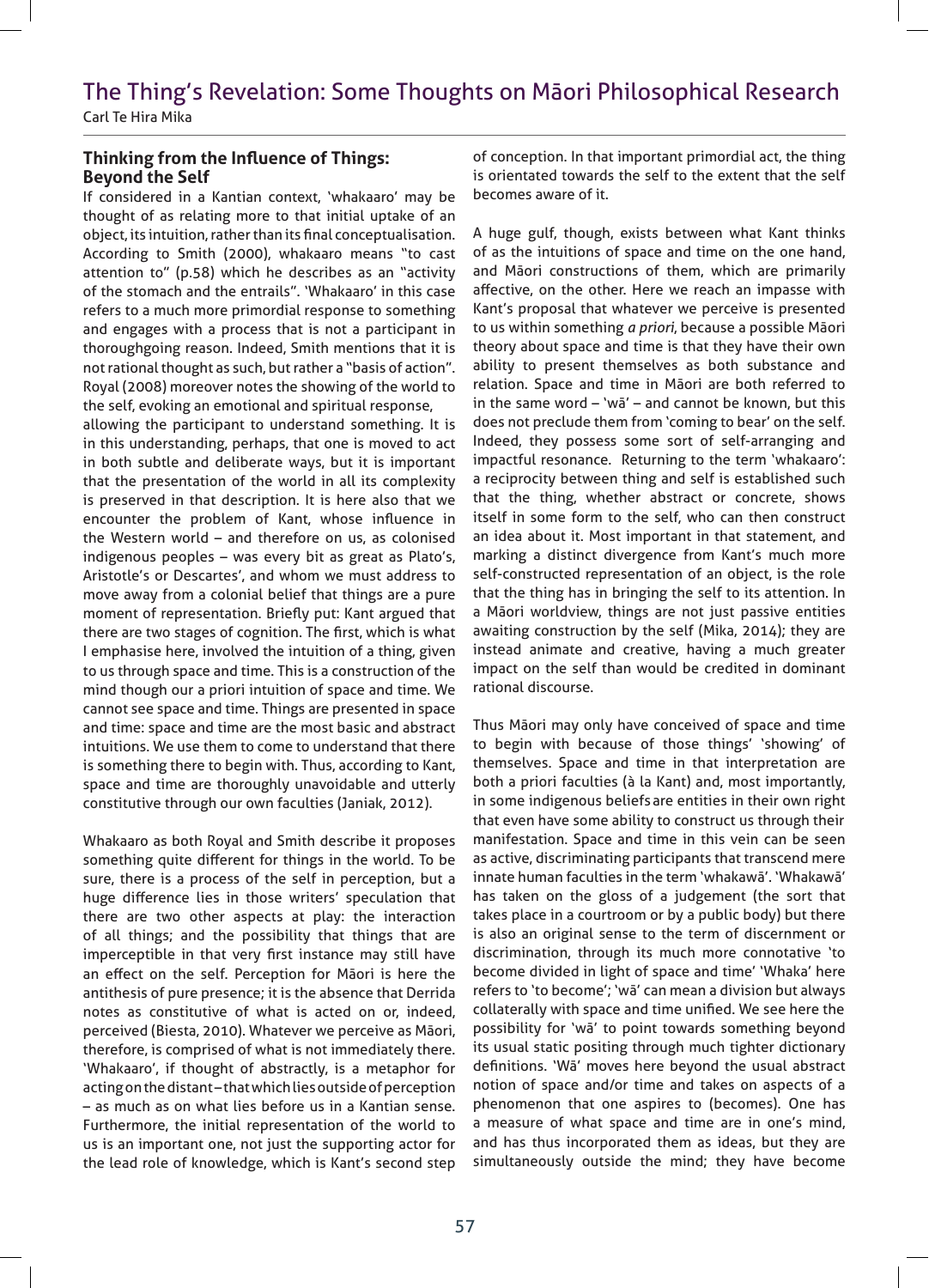concerning entities that provide those ideas. The self is less making a self-asserting judgement and is more attuned to the possibility that time and space are coalescing around one's cognitive faculty.

Kant's propositions about space and time are partially correct but the Māori notion of space and time is far more paradoxical than Kant allows for. A Kantian argument might therefore be levelled at my assertion above that 'wā' is not really space and time; it is something else that is presented to us within Kant's true intuitions. To be sure, a Māori worldview is that things arise not just from 'whakapapa' as it is constructed, but from whakapapa itself as a participant in Papatūānuku or "rock foundation beyond expanse" (Marsden, 2003, p. 22): perhaps in this term or entity, then, lies Kant's true definition of space and time. But again, 'whakapapa' cannot be divorced from 'wā' either. First, if conceived of as 'genealogy', then it draws on space (the gap between one generation and the next) and time quite necessarily. But even if we were to posit that whakapapa is somehow an a priori determining faculty, we soon discover to the detriment of that argument that whakapapa is immediately and inextricably enmeshed with the notion of 'earth mother' (Papa). This complicity – which is not really a complicity because whakapapa and papa are necessarily one and the same – draws the concept and all that participate in its primordial reach at once, meaning that space and time are collapsed and are thoroughly active.

Any apparently original and innate intuition that we posit as something merely cognitive, then, becomes simultaneously active thing that impacts on the self. For the researcher, this contradiction is especially important when we are made to consider the possibilities that a single thing holds for us when we are moving seamlessly forward in finding answers to a question. With a more thorough and mysterious concept of the thing in mind, let us now turn to the potential for Māori philosophical research to reflect an ethical response that things in the world demand.

#### **The Provocation of a Thing**

In line with an albeit modified version of Kant's intuitions, it is the initial effect of the thing, I have just argued, that makes the greatest demands on us as Māori researchers, for it is their disclosure of themselves that brings us to speculate in the first instance. Rather than comprising a passive template from which one may move towards a sense of the world, then, whatever is a priori is made something else altogether in the Māori world beyond sheer abstraction. Things are therefore capable of provocation; they can 'call forth' – the sense of 'provocare' – something in us through their own language or expression. They draw on the active nature of what we

would call 'wana' or ongoing attunement and are not merely products of the mind. Kant's intuitions in this instance are turned into something affective, in that they are more indebted to a Romantic notion of 'the Absolute'2 and are far less submissive to human agency.

It seems perhaps unusual to imagine that humanity can be provoked into thought by a thing, because this suggestion posits the self within the influence of things rather than the converse. Yet this is precisely where Māori thought surpasses what Foucault(1989) insisted was the Western ushering in of man. Māori have long insisted that humanity is dependent on things in the world for the most original actions – even those things that lie beyond the immediate senses. One's tribal saying, for instance, does not just state mountains, rivers, and other people as concepts because that replicates a detached view of those entities. Rather, there is a sense in these sayings that the self is only uttering those things' names to begin with because of their manifestation. Confusingly, they are not necessarily present, not precisely consumable on the basis of their immediacy. They do, however, reside in the very utterance because of the self's link with them. The self can be thought of as amongst those things whilst being constituted by them in some form beyond being the "present at hand" that Heidegger (1967a) warns against.

Thus, provocation for Māori may be both directly inciting and subtle. I shall turn to the sensory provocation soon and its implications for research, but let us continue with that more mysterious idea that what lies beyond the senses, for a Māori horizon of existence, has a say in how one shapes one's thinking and, thus, research. No less stimulating than, say, a more material object (for instance, a person or a term), things in the distance display their influence through their interdependence with other things. The poet and philosopher Novalis indeed noted that "[a]ll bodily operations are an inverse thinking. What is thinking sensing etc. here – is burning, fermenting, thrusting etc. yonder" (Wood, 2007, p. 24). It can be speculated here that one's thinking acts in direct conjunction with the interplay of things, to the extent that whatever is occurring with the mountain that one names in one's saying has an effect on the self. The ontological aspect of the utterance in this form is in a thorough state of flux, even if the words themselves do not appear to have changed. In 'casting attention to', thought is at the same time unmoored from its apparently fixed foundations, with Takirirangi Smith (2000) continuing that whakaaro is an "activity of the stomach and the entrails", where "the stomach is associated with the ira tangata aspect or earthly component of that which forms the basis of action" (p. 58). Alongside being an obviously emotional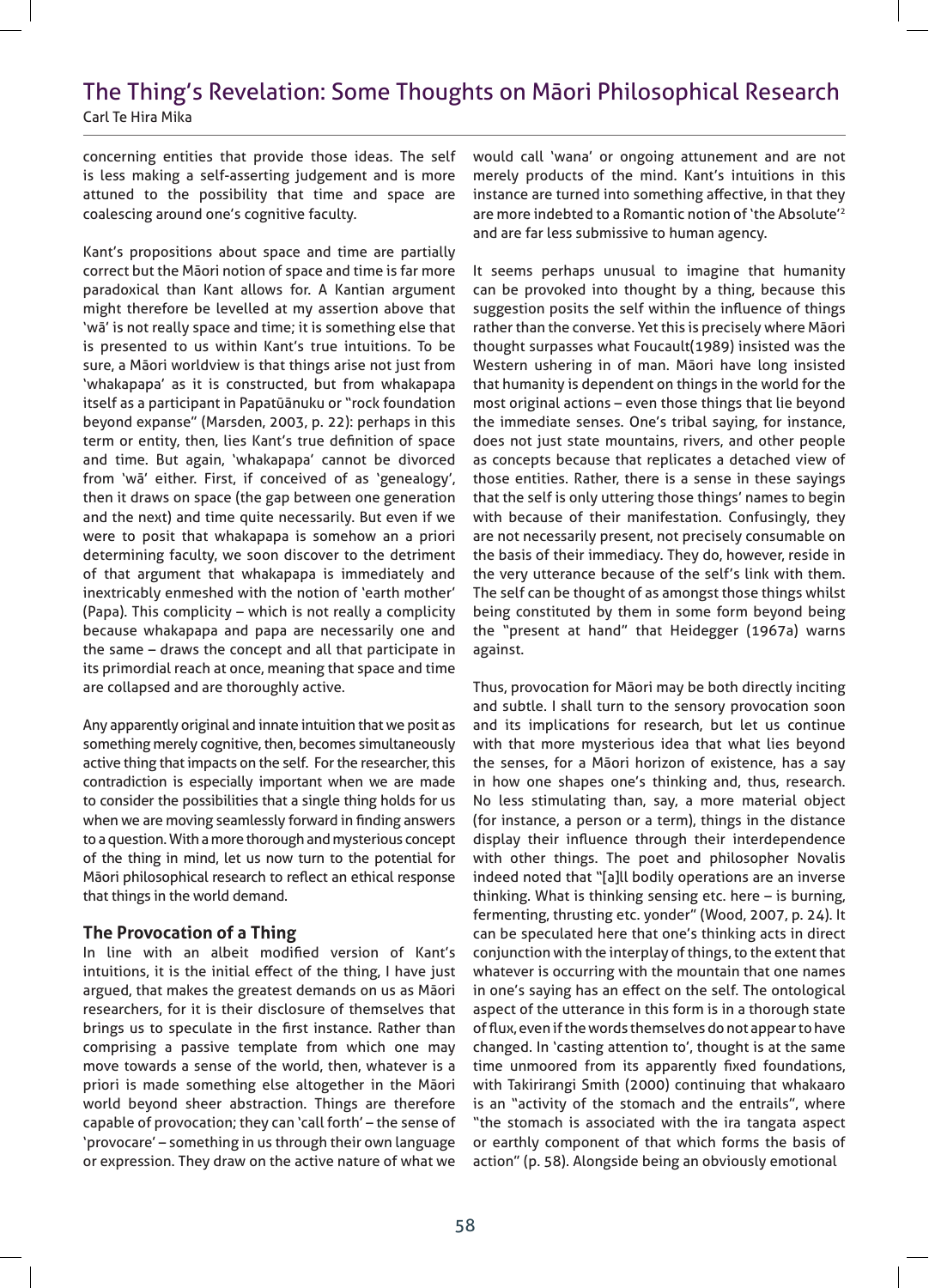process, thought is a response to an essential call that coalesces around the 'flaring up' of a thing, near or distant. An eternal, unchanging property that allows a person to think is less likely in this scenario; instead, something persists that the self is attuned to in some fashion. A thorough knowledge of this synchronicity is utterly elusive, but its continued draw to thinking is engaged with in Māori terminology and everyday practice.

#### **The Term and the Bizarrely Unknowable: My Impetus for Speculation**

This has special repercussions when one is thinking and writing about a philosophical concept. Often I have found it difficult to think about the term in its entirety because I encounter a limit of sorts. I suspect that this wall is actually the enormity of the term's ontological sense. It is then that I realise that I can only talk about a concept partially, because the reason that I am thinking about it then and there is due to its influence on me. In other words, I am amongst the term as I struggle to think about it, and I only have access to speculation. This 'withinness' is relatable to my earlier discussions about whakapapa, which ensures my active participation amidst the term with all its uncertainty and absence/presence. Perhaps articulating the rift that I mentioned earlier – the mismatch between what appears to be the real thing and our inability to articulate the concept of it to its fullest extent – constitutes a method of speculation.

In that case, we could begin, say, a thesis with a method chapter explaining that phenomenon fully, and then outlining how this takes concrete form in an inquiry towards a problem. However, I understand this as only a temporary measure. One could never be absolutely certain when this rift takes place at every point. Identifying the rift, as Novalis puts it, would be like trying to "square the circle" (Kneller, 2003, p.168). There is nothing mystical in this notion of thinking at all; it is an everyday occurrence. It simply signifies that we are not as completely self-originating in conceptual research (or other types of research, for that matter) as academia and its backbone, rationalism, would have us think we are. It means that not everything is available to us. The thinker is therefore not outside matter; he or she is instead *within* it. An example is appropriate here. Importantly, one's version of how a thing manifests is highly personal. In my own research, I tend to think in words and language. My most meaningful thinking happens when I am writing; normally if I am thinking when not writing, it is about unconnected things. Like many Māori, I live in the world of the ironic most of the time. In fact, maybe we could argue that we live in the world of the fantastically bizarre when writing or researching philosophically, because paradoxes and ironies are presented to us so intensely in those situations. As I see potential in words (mainly indo-European ones because of my inherent suspicion of them although if I think hard enough I see them in Māori terms as well) my attention is snapped to a word or term. This is a deeply personal response, and others may be moved by something else altogether. I then consider what the word means (starting perhaps with its strict meaning but not at all limited to that); how the word might jar or accord with its 'neighbours' if there are any; what the word draws to it in terms of other words. I then turn to theorise about what it doesn't so readily reveal through its dictionary definition and hence what the term carries with it regardless of its attributed meaning. Here, incidentally, is where I tend to differ in my (developing) view from the likes of Foucault, although remain to a certain extent aligned with the mainly German Romantic philosophers and, I believe, to a Māori ontology.

One term that I've been thinking about recently is the one currently under discussion: 'research'. I suspect that when I move through a term I move through its influence, and the influence of other things, to a certain extent. So I'm never sure what will emerge. In this instance, I have certain suspicions about the term 'research', but I shall keep those in abeyance. If we look at the etymology of the term, we see it comes from the french 're' which just means 'intensely', and 'cercher', which means to search (Onions, 1966). If we look at 'to search' we see that it has roots in the Latin 'circus' which means 'to circle'. This doesn't tell us much on its own, but it is clarified when we think about what it might proclaim within a worldview or worldviews. If I think about the term in light of 'to search intensely' then I would suspect that there is a metaphysics of selfhood at work, in which the self is projected as a certain ground of inquiry. There might be a topic of inquiry, to be sure, and I could say that this constitutes something that isn't the self, but the topic of inquiry is absent from the etymology of the term. This strong selfhood in the term might persist even in kaupapa Māori research because of the ontology of the term 'research'.

Admittedly we can only ever theorise about the nature of that ontology, and it is here that we might call this type of thinking 'research' if we wanted to. So if we return even earlier to the Latin we might get a sense of something less self-oriented if we wanted to. We simply see 'an intense circling around' of something. Again, my question would be: does the term allow the influence of other things in the world apart from the self? What I might theorise here is that one is circling because of the signposts of the external world – material, conceptual or non-cognitive. This construal could be a more palatable accord between the act of research in a Māori sense and the essence of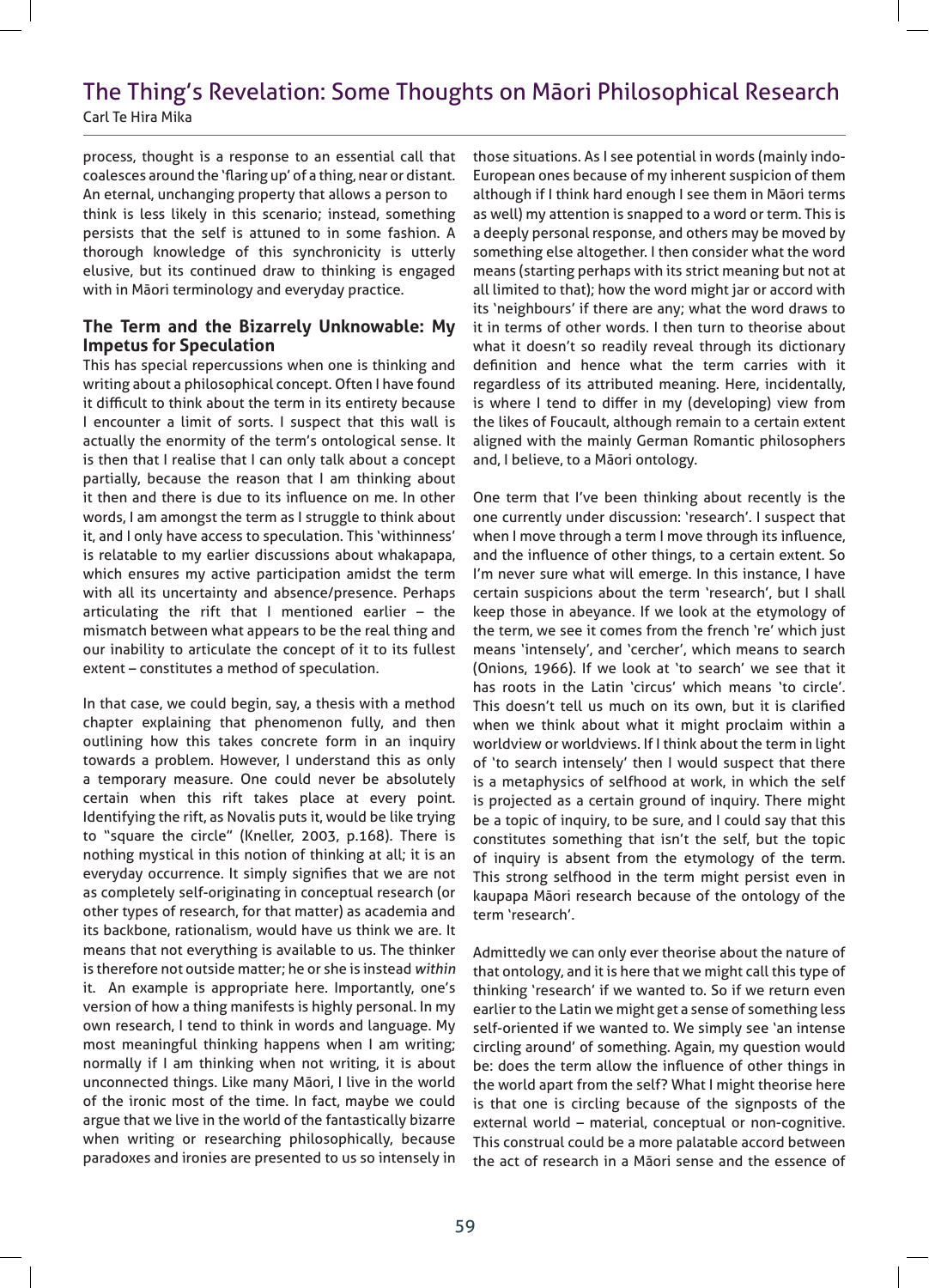the term itself.

Joining with the jolt from a word, the external world in its strangeness helps this process of thought. What moves one along in this sort of venture is a sense and observation of the bizarre. To this extent, I emphasise Camus' (1964) suggestion that absurdity is the root of thought:

*At any streetcorner the feeling of absurdity can strike any man in the face. As it is, in its distressing nudity, in its lightout without effulgence, it is elusive …. It is probably true that a man remains forever unknown to us and that there is in him something irreducible that escapes us* (pp. 10-11).

I advocate drinking coffee and people watching whilst doing conceptual research. This openness to the unknowable galvanises me to write without me knowing how. My lack of knowing can be thought of, in relation to my earlier philosophising of the Māori terms, in the following sense: I am drawn towards the uncertainty that whakapapa asserts in its connection with primordial Being; I am acted on by the self autonomy of other things and people in the sense of whakaaro; and I move towards those others with a particular concern that is constructed within those others' residence in 'wa'. As I am sitting here writing this paper, in a café on Davie Street, Vancouver, I look across the road.

There is a woman dressed in a fabulously outrageous outfit swinging around what look like two pieces of string with jandals attached to each. Meanwhile I am flitting between this paper and watching Victoria Wood's 'Acorn Antiques' on YouTube. Quite what this does to contribute to my thinking I'm not sure, but it does something; I am immediately prompted again into theorising about what lies beneath the world of appearances. However, against the apparently mechanical nature of this process, Camus warns that "[t]he method defined here acknowledges the feeling that all true knowledge is impossible" (p. 12). Something steps forward for me: the surreal as a broad notion, and, thereafter, the capacity for one to disrupt the concept of the normal. Continuing with my current example: can the term 'research' act to disrupt the concept of 'normal' or is it complicit with it? I might then theorise the word in light of both its etymology and its more poststructural consequences. I might then write it up into an article or just allow it to percolate for a while. Here we have not just the guiding effect of the word: we have the guiding effect of the word alongside, for a moment at least, thorough surrealism.

#### **Is Thinking in the Wake of Things a 'Method'**

Who could ever predict and pre-arrange where the rift

occurs and how it is to present itself? One other point to be raised here is that, when one is presented with the surreal, there is a falling of sorts into that abyss. Is the uncertainty of one's direction here related to the dark that is spoken of in our (Māori) metaphysics of creation? Quite possibly, especially when we consider that the Enlightenment – which we have certainly been colonised by – expects us to avoid the abyss at all costs. In terms of a method of certainty, Heidegger challenged Descartes on the basis of his assertion that a method is necessary to reveal very "first principles" (Newman, 1997, n.p.). Heidegger interprets this to mean that:

*This rule does not intend the platitude that a science must also have its method, but it wants to say that the procedure, i.e., how in general we are to pursue things (methodos), decides in advance what truth we shall seek out in the things. Method is not one piece of equipment of science among others but the primary component out of which is first determined what can become object and how it becomes object.* (Heidegger, 1993, p. 300)

The 'how in general' we are to pursue things is the clincher here for Heidegger, not whether a method is qualitative, conceptual, empirical or kaupapa Māori. In thinking there has to be a way of determining, we have from the outset determined how those things are to appear. However, the converse may be true: that the ground of the question or inquiry determines how things are to appear. Perhaps in asking the fundamental question to be researched we have already necessarily presupposed a method. That is, one couldn't have a question to be researched without already having anticipated that there will be a method attached. So perhaps it is not what comes first: maybe they coattend. What we can take from both method and inquiry is not merely a way of doing things (although this is what method has come to mean): it is the ontological, unconscious but very real expectation that objects will be determined in advance as ascertainable. Method and inquiry both open up a field of performance of both self and thing. Objects here may include ideas or intangible concepts, not just solid things.

There is quite possibly a problem here for Māori. Heidegger (1967b) noted that this predisposition towards things characterized an impoverishment in the West, beginning since Plato (whom we must thank for rationalism). The self was in a state of deprivation because it was denied an inquiry into Being, according to Heidegger. But unlike Māori, he didn't figure on the possible detriment that this predisposition would involve for things in the world. Some of his predecessors, I would add, certainly had. But to return to my earlier speculation: if we are always in amongst the world as Māori, through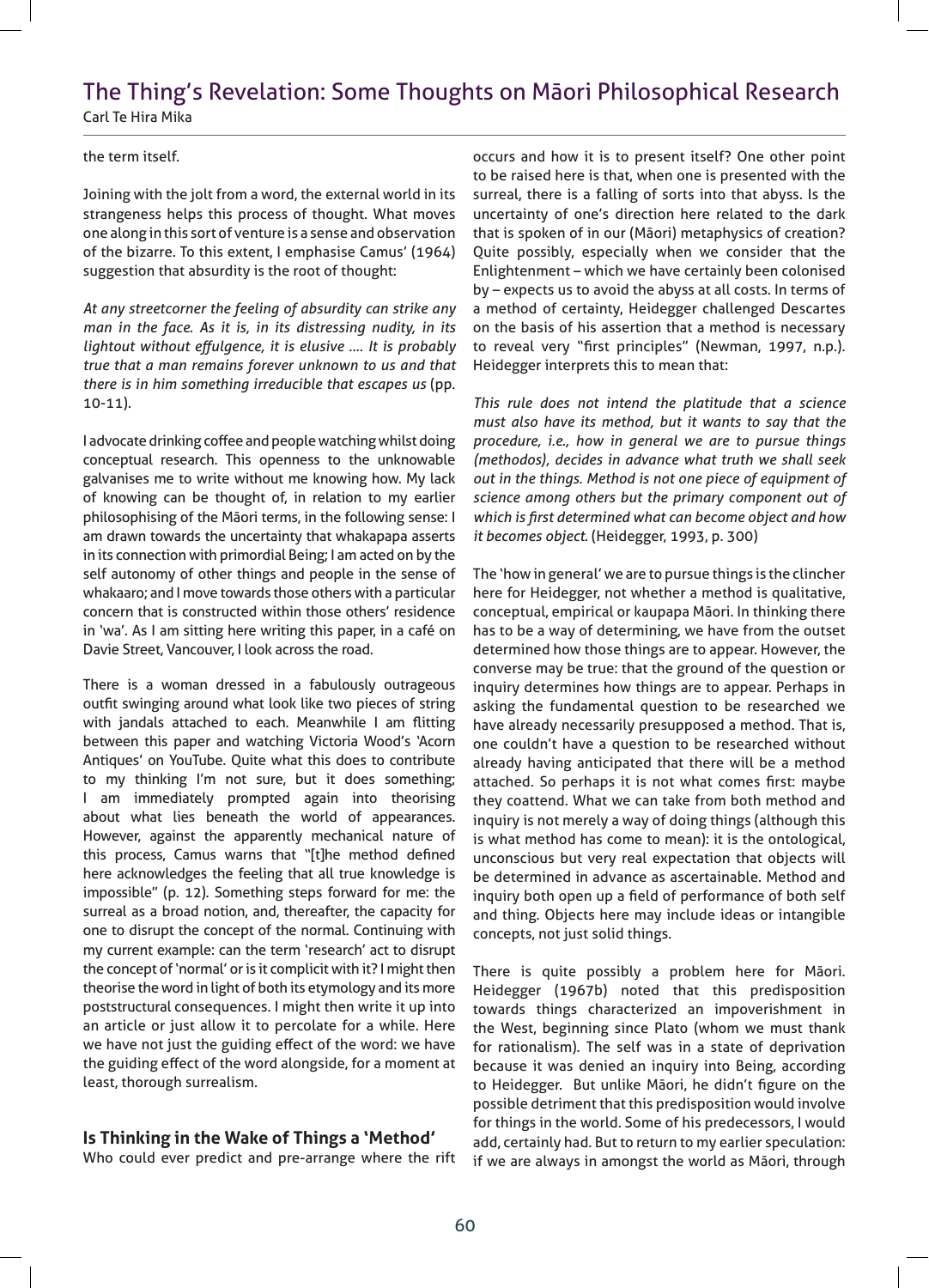the myriad of connections that we claim to have through various terms and descriptions, then there might be an effect on other things besides the self (but including the self) of a method. To be sure, I am entering outrageous and dangerous territory because I am suggesting that our orientation towards a thing has effects on that thing. This is particularly outrageous for a participant in academia to suggest, because philosophically it means that a number of phenomena occur that cannot be perceived. In the words of Kant, and the much later Carnap (Friedman, 2000), one can say nothing of this sort of metaphysics. Nor should one, according to the Academy. To do so is anti-empiricist. However, I am not the first to do this: if we, for instance, put the whare tapa wha model – a relatively empirical Māori framework of health - through some phenomenological paces, then we discover that how we intend a thing to exist has consequences for that thing, given the interconnectedness that the model expressly highlights.

#### **Conclusion**

The vast majority of Māori researchers appear to be undertaking interviews, a phenomenon that Cooper (2014) has noted rests on a presumption of what authentic research is meant to be. There are metaphysically ethical considerations in that specific research method that are pertinent for Māori, including the possibility that the free form of a thing is constrained by our preconfiguring of it; the regard of Māori speech from interviews as 'data', and so on. The darker research that I have called for in this article – the spaces of obscurity where 'whakaaro' is called by things to speculate but not necessarily penetrate into – is the diminished relative. It originates from the ability of the self to philosophise, but from the paradoxical position that one is in the first instance cognizant of a thing through that thing's choice. This draw towards the thing can be expressed through a number of Māori terms, including whakaaro, whakapapa, and wa, even if these terms have been overwhelmingly represented as not related to everyday events. In this sort of research there is the wonderful potential for a dual personal creativity and political liberation. The only data here may be one image, term or feeling, and even that 'fact byte' is thoroughly unknowable and crucially its own master. The provocative word, the man in the luridly coloured lavender wig, the self's reflection in a window: all have the potential in some form or other to coalesce around one's own speculative responses. This delight in the thing's mercuriality may, in turn, promise a countercolonial answer, for it is in the lack of certainty in this kind of thinking that the colonizer might be, if not dealt with, at least put in some place of confusion themselves. This glee at the absurd – which is at the same time deadly serious – can best be summed up in the following quote of Hōlderlin (2002), a German Romantic poet, who also saw the need to encounter a realm of shadows in his thinking:

*[W]e delight in flinging ourselves into the night of the unknown, into the cold strangeness of any other world, and, if we could, we would leave the realm of the sun and rush headlong beyond the comet's track.* (p. 10)

- 1 See for instance Maffie (n.d.) who argues that "[t]ime-space is concrete, quantitative, and qualitative" (n.p.).
- 2 For further discussions on the Romantic ideas about the Absolute/ Being, see: Stone (2011); Frank (1997); Beiser (2003). The Absolute is both substance and absence that gives rise to impressions and ideas as much as to concrete phenomena

#### **Reference list**

Beiser, F. (2003). *The romantic imperative: The concept of early German romanticism*. Cambridge, England: Harvard University Press.

Biesta, G. (2010). Witnessing deconstruction in education: Why quasitranscendentalism matters. In C. Ruitenberg (Ed.), *What do philosophers of education do? (And how do they do it?)* (pp. 73-86). West Sussex, England: Blackwell Publishing.

Camus, A. (1964). *The myth of Sisyphus and other essays*. New York, NY: Alfred A Knopf.

Cooper, G. (2014). Notes from the field*. Māori Association of Social Science: Kawerongo Hiko E-newsletter* (32).

Foucault, M. (1989). *The order of things*. New York, NY: Tavistock Publications.

Frank, M. (1997). *Unendliche Annāherung: Die Anfānge der philosophischen Frühromantik*. Frankfurt am Main: Deutschland: Suhrkamp.

Friedman, M. (2000). *A parting of the ways: Carnap, Cassirer, and Heidegger*. Peru, IL: Open Court Publishing.

Heidegger, M. (1967a). *Being and time* (J. Macquarrie & E. Robinson, Trans.). Oxford, England: Basil Blackwell.

Heidegger, M. (1967b). *Wegmarken*. Frankfurt am Main, Deutschland: Klostermann.

Heidegger, M. (1993). Modern science, metaphysics and mathematics. In D. Krell (Ed.), *Basic writings from 'being and time (1927) to 'the task of thinking'* (pp. 267-305). London, England: Routledge.

Hölderlin, F. (2002). *Hyperion and selected poems*. New York, NY: The Continuum Publishing Company.

Janiak, A. (2012). Kant's views on space and time. In E. Zalta (Ed.), *The Stanford encyclopedia of philosophy*.

Kneller, J. (Ed.). (2003). *Novalis: Fichte studies*. Cambridge, England: Cambridge University Press.

Maffie, J. (n.d.). Aztec philosophy. In J. Fieser & B. Dowden (Eds.), *Internet encyclopedia of philosophy.*